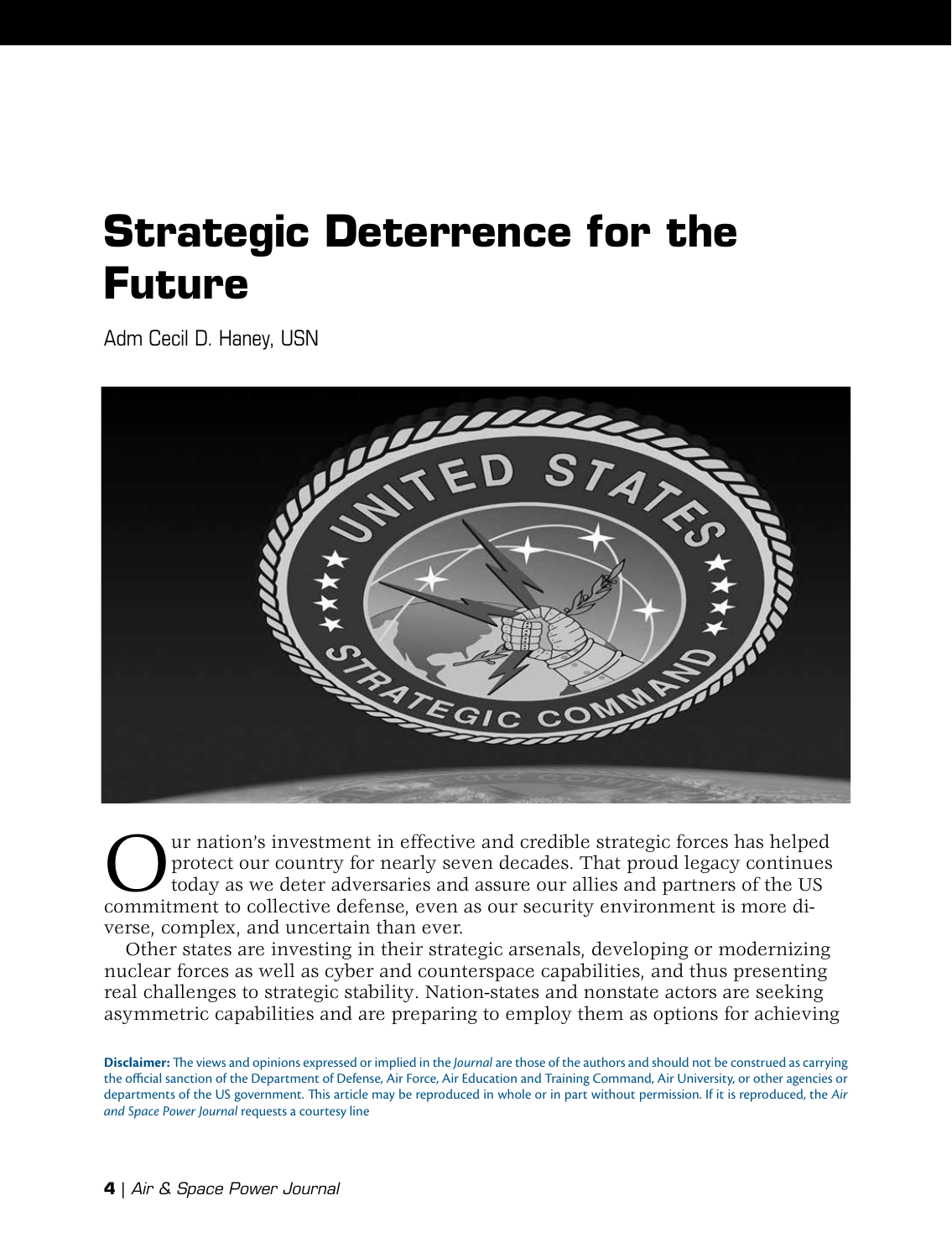their objectives during crisis and conflict. Perhaps most troubling are trends associated with proliferation of these advanced capabilities and how mobile, hardened, and underground they have become.

Russia is investing and modernizing across all legs of its nuclear triad and is demonstrating selective compliance with international accords and treaties. Russian military operations include the illegal occupation of Crimea and ongoing activities in Ukraine as well as routine demonstrations of its strategic forces. These actions, when considered along with an active information warfare campaign of provocative rhetoric and misinformation, are clear signals for the international community.

China is also seeking regional dominance militarily and economically, and for the first time in history, its gross purchasing power recently exceeded ours.<sup>1</sup> China is making significant progress on land reclamation projects in the contested waters of the South China Sea in an attempt to strengthen justification for its territorial claims. Simultaneously, China is modernizing its nuclear forces, which include silo-based intercontinental ballistic missiles (ICBM), road-mobile ICBMs, and ballisticmissile submarines.

Both Russia and China are developing strategic capabilities beyond their nuclear forces and are exploiting vulnerabilities in the cyber domain. Both nations have stated their ambitions regarding counterspace capabilities that could threaten US space assets in multiple orbits. Given the international community's dependence on space, this is concerning not just to the United States but to like-minded spacefaring nations that depend on unfettered access to space.

North Korea continues to advance strategic capabilities and to increase tensions with threats of more nuclear tests. It also claims to have possession of a miniaturized warhead and has been noted for parading a road-mobile ICBM KN-08 missile that it says is capable of reaching the western United States.

Iran's nuclear program remains a concern and provides an important impetus for the ongoing  $P5+1$  negotiations to shut down Iran's pathway to a nuclear bomb.<sup>2</sup> Yet, even a successful resolution of Iran's nuclear file would not remove US concerns about other military capabilities such as its recent launch of a space platform that could be used for long-range strike, unsafe operations in the Strait of Hormuz, and increasingly sophisticated cyber attacks.

These concerns are further complicated by an operating environment flanked with violent nonstate actors, including some who have expressed desires to acquire weapons of mass destruction. Terrorist groups demonstrate through barbaric behaviors that they understand no boundaries and lack respect for international norms.

In a day-to-day context, the United States strives to deter regional aggression specifically, military conflict. Its nine combatant commands are functionally or geographically focused and ensure that the combined posture, readiness, and partnerships enhance regional and transregional stability and deterrence efforts. My command, US Strategic Command, is unique in that it is additionally tasked with leading strategic planning and executing strategic deterrence operations. The command's primary mission is to detect and deter strategic attack against the United States and our allies and to provide military options to the secretary of defense and the president of the United States should deterrence fail. Our efforts are tailored to maximize senior leadership decision space.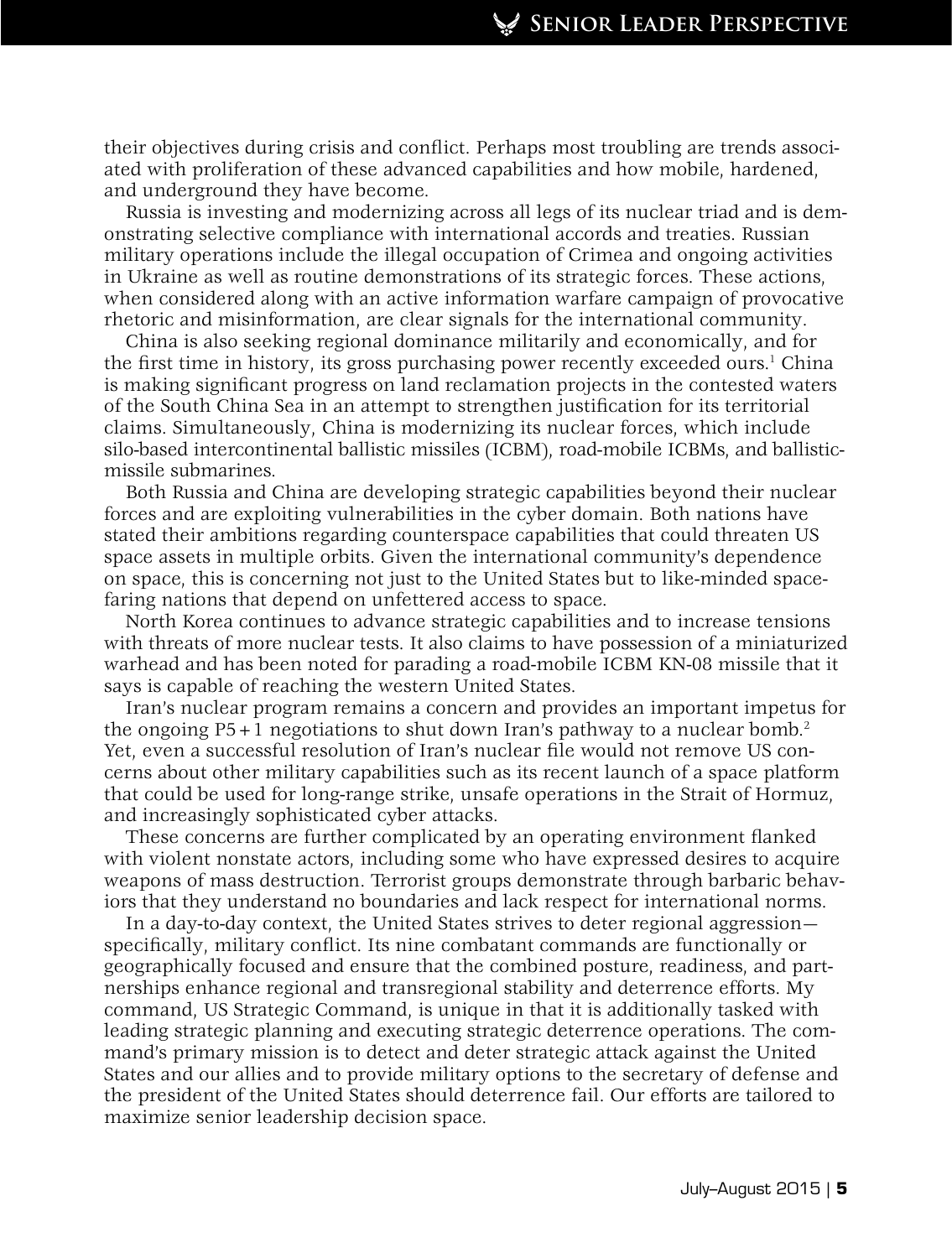While strategic deterrence is underpinned and reinforced by our nuclear capabilities, it is more than the nuclear triad. An effective twenty-first-century deterrent includes foundational intelligence, space- and ground-based radar sensors for necessary indications and warning, and systems that support national nuclear command and control. It also includes missile defense and cyber protection; a more efficient and responsive nuclear infrastructure that does not require explosive testing; the international arms control and nonproliferation regime, which includes verifiable and achievable treaties and policies; and synchronized plans that orient all of our assigned capabilities toward a common daily purpose.

US Strategic Command works its efforts very closely in coordination with other combatant commands, our interagency teams, and allies and partners to address the challenges across the spectrum of conflict. Although understanding an adversary's military doctrine and force composition is critical, it is only part of the equation. Our approach also includes emulation and war gaming so that we gain a deeper understanding of our adversaries' thought processes, perceptions, and probable next moves.

Conflict may occur along the spectrum at any point, in varying degrees of intensity, with more than one adversary, and in multiple domains. At all phases, whether in peacetime or crisis or conflict, our planning and operations are designed to deter and develop "off-ramps" to de-escalate the conflict at the lowest intensity level while dissuading our adversaries from considering the use of cyber attacks, counterspace activities, or nuclear weapons. Adversaries and potential adversaries alike must understand they cannot escalate their way out of a failed conflict; that they will not reap the benefits they seek; that our nation is prepared to manage escalation risk using a cross-domain, whole-of-government approach which may include all elements of national power; and that restraint is always the better option.

Given the diverse, complex, and uncertain world in which we live, we must ask how our nation can maintain a credible strategic deterrent for the foreseeable future. The answer to this critical question centers on how we have evolved over the decades and builds upon the groundwork done by revered strategic thinkers like Albert Wohlstetter, Bernard Brodie, Thomas Schelling, Herman Kahn, and Henry Kissinger. Their foundation for deterrence remains valid and is based on the premise of deliberate actors who consider the costs and benefits of decisions they are contemplating. To ensure that our deterrent remains effective for future generations, we must continue to apply those basic tenets of deterrence.

President Obama has directed steps that reduce the role of nuclear weapons in our national security strategy. At the same time, the president made clear in his 2009 Prague speech and on other occasions since then that as long as these weapons exist, the United States will maintain a safe, secure, and effective arsenal to deter any adversary and to guarantee that defense to our allies.3 In 2011 the "Four Horsemen" (former secretaries of state Henry Kissinger and George Shultz, former secretary of defense William Perry, and former senator Sam Nunn) called for a similar stance.4

In reference to the New Strategic Arms Reduction Treaty (New START), the same four individuals stated in 2013 that "the progress in the strategic field has been considerable. Washington should carefully examine going below New START levels of warheads and launchers, including the possibility of coordinated mutual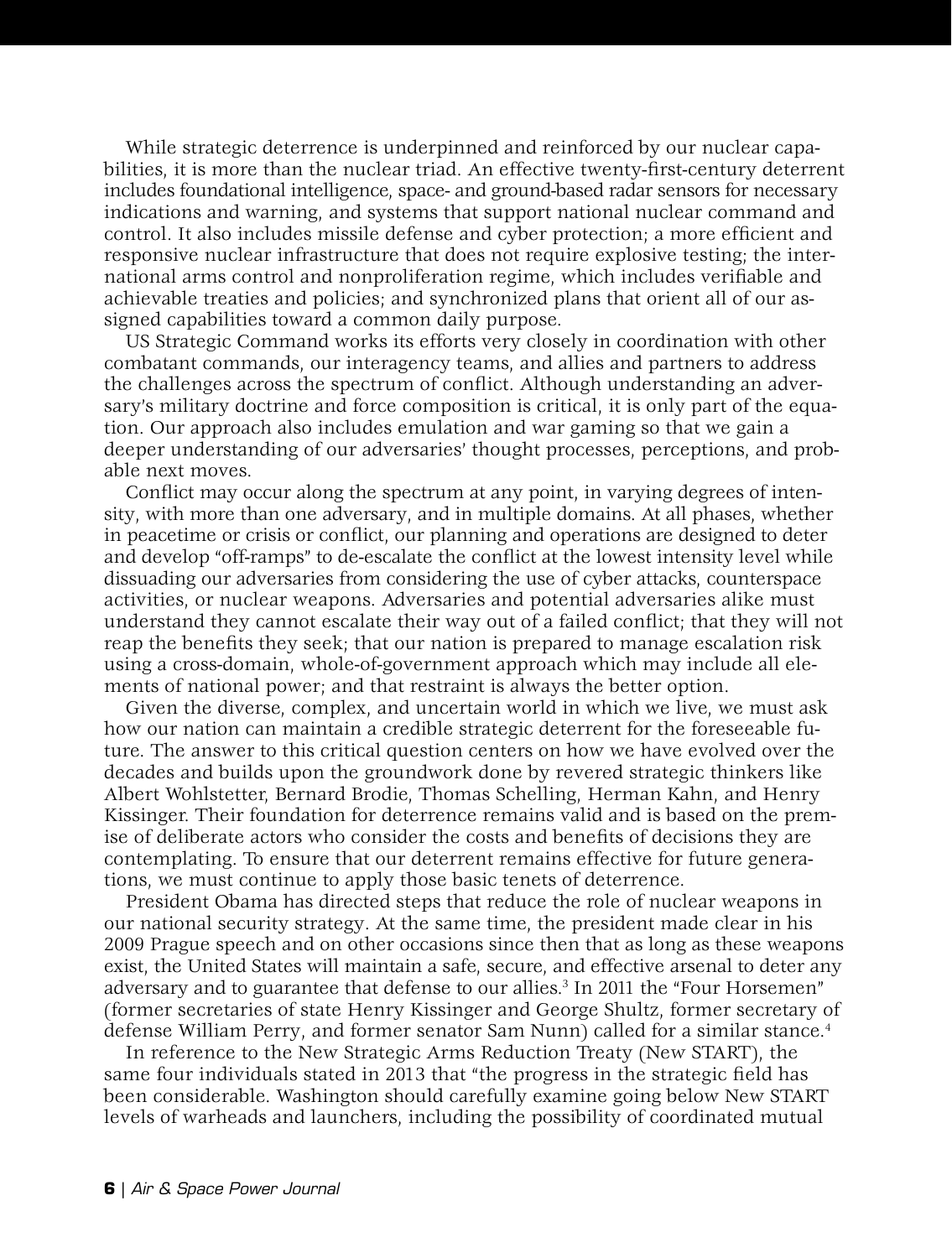actions. Such a course has the following pre-requisites: strict reciprocity; demonstrable verification; and providing adequate and stable funding for the long-term investments required to maintain high confidence in our nuclear arsenal."5 In his June 2013 Berlin speech, President Obama announced his assessment that we can ensure the security of America and our allies and maintain a strong, credible strategic deterrent while reducing our deployed strategic nuclear weapons by up to onethird. He also stated his intent to seek negotiated cuts with Russia to move beyond Cold War nuclear postures.<sup>6</sup> However, Russia has shown little inclination to pursue such negotiations.

To prevent extreme circumstances and to ensure a safe, secure, effective, and credible strategic deterrent for the future, we must sustain and modernize our nuclear, space, and cyber forces and their associated delivery platforms—many of which have been in service far longer than was originally planned or designed. The president's fiscal year 2016 budget request calls for sizeable investments necessary to pursue our plans to fully modernize our strategic deterrent and enhance space and cyber security.<sup>7</sup> Through investments in the enduring deterrent and supporting infrastructure, we can maintain an effective deterrent while not developing new nuclear warheads. In the coming years, our budget strategy should continue careful and deliberate investments in strategic deterrent concepts and capabilities. This effort is critical and must match the current and future strategic security environment if we are to build upon the stable foundation that benefits us all.

As the commander of US Strategic Command, I am proud to lead the dedicated professionals, both military and civilian, whose courageous service deters our adversaries, assures our allies, and enables our democratic way of life. For seven decades, they and others before them have been the heart of our nation's strategic deterrent forces. I salute their service.  $\bullet$ 

## **Notes**

1. Mike Bird, "China Just Overtook the US as the World's Largest Economy," *Business Insider*, 8 October 2014, http://www.businessinsider.com/china-overtakes-us-as-worlds-largest-economy-2014-10.

2. The P5+1 includes the five permanent members of the United Nations Security Council (United States, United Kingdom, France, Russia, and China) plus Germany.

3. "Remarks by President Barack Obama, Hradcany Square, Prague, Czech Republic" (Washington, DC: White House, Office of the Press Secretary, 5 April 2009), http://www.whitehouse.gov/the\_press \_office/Remarks-By-President-Barack-Obama-In-Prague-As-Delivered.

4. George P. Shultz et al., "Deterrence in the Age of Nuclear Proliferation," *Wall Street Journal*, 7 March 2011, http://www.wsj.com/articles/SB10001424052748703300904576178760530169414.

5. George P. Shultz et al., "Next Steps in Reducing Nuclear Risks," *Wall Street Journal*, 5 March 2013, http://www.wsj.com/articles/SB10001424127887324338604578325912939001772.

6. "Remarks by President Obama at the Brandenburg Gate—Berlin, Germany" (Washington, DC: White House, Office of the Press Secretary, 19 June 2013), https://www.whitehouse.gov/the-press-office/2013 /06/19/remarks-president-obama-brandenburg-gate-berlin-germany.

7. Office of Management and Budget, *Fiscal Year 2016 Budget of the U.S. Government* (Washington, DC: Office of Management and Budget, 2015), 3, 16, 45, 48–50, https://www.whitehouse.gov/sites/default/files /omb/budget/fy2016/assets/budget.pdf.